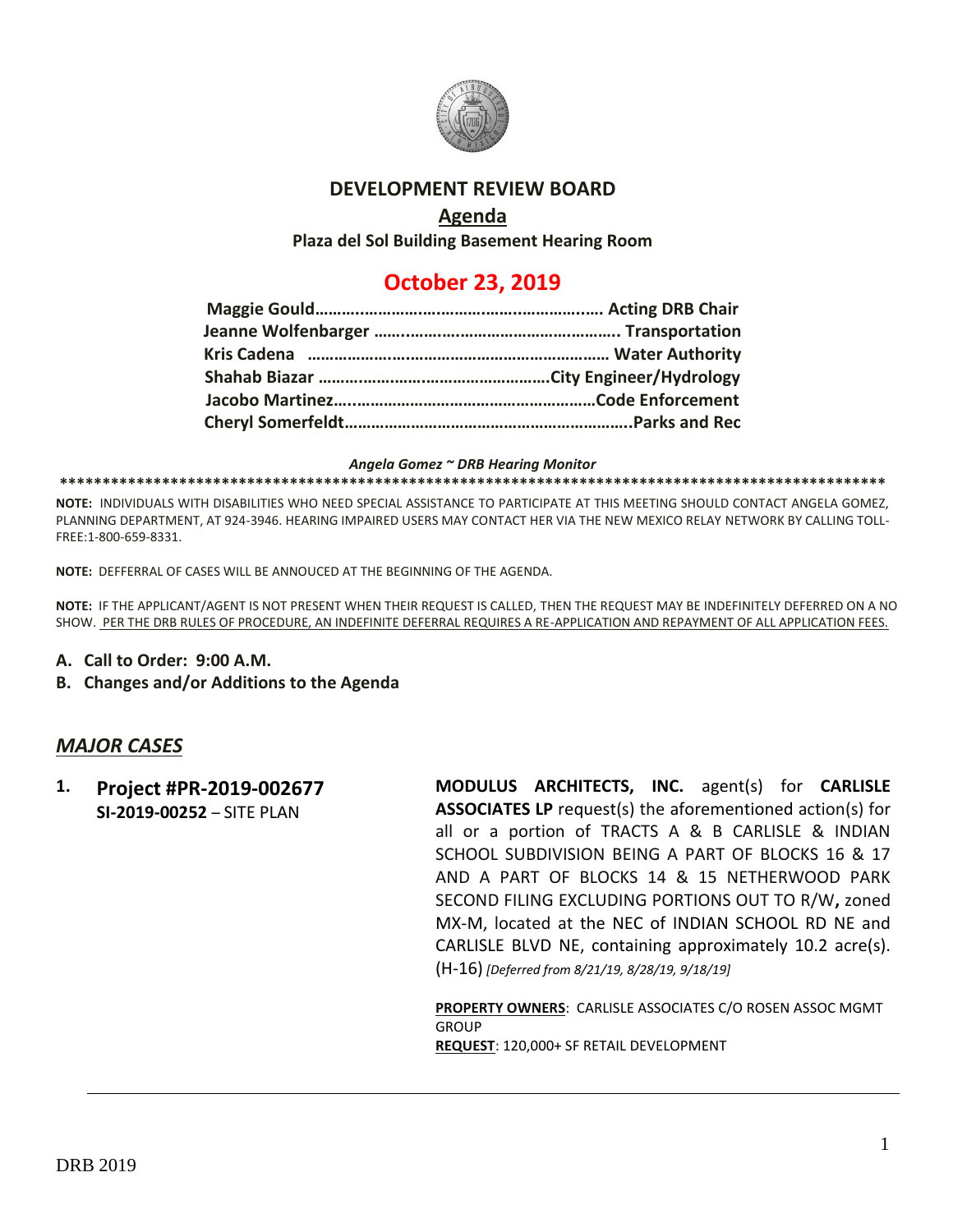**2**. **Project #PR-2019-002770 (PR-2019-001345) SI-2019-00279 –** SITE PLAN

**DEKKER, PERICH, SABATINI** agent(s) for **DBG PROPERTIES LLC** request(s) the aforementioned action(s) for all or a portion of TRACT RR-3-A-1 WESTLAND SOUTH TRACTS RR-3-A-1 AND RR-3-A-2**,** zoned R-ML, located south of DENNIS CHAVEZ BLVD SW and west of  $98<sup>th</sup>$  ST SW, containing approximately 5.423 acre(s). (P-09) *[Deferred from 9/11/19, 9/25/19]*

**PROPERTY OWNERS**: DBG PROPERTIES LLC **REQUEST**: 156 UNIT MULITFAMILY DEVELOPMENT

**3. Project #PR-2019-002874 (1000771) SD-2019-00172 –** EXTENSION OF INFRASTRUCTURE IMPROVEMENTS AGREEMENT (IIA) **ALLEN SIGMON REAL ESTATE GROUP, LLC** request(s) the aforementioned action(s) for all or a portion of TRACT C PLAT OF TRACTS A, B & C COTTONWOOD POINTE, zoned NR-BP, located at 9651 IRVING BLVD NW between IRVING BLVD NW and EAGLE RANCH RD NW, containing approximately 6.7675 acre(s). (B-13)*[Deferred from 10/2/19, 10/16/19]*

> **PROPERTY OWNERS**: EAGLE VISTA LLC ATTN: BRAD B ALLEN **REQUEST**: EXTENSION OF INFRASTRUCTURE IMPROVEMENTS AGREEMENT

**4. Project #PR-2018-001198 (1002942) VA-2019-00111** - WAIVER **SD-2019-00067** - VACATION OF PUBLIC EASEMENT **VA-2019-00113** – TEMPORARY DEFERRAL OF SIDEWALK **VA-2019-00143**- SIDEWALK WAIVER **SD-2019-00068** – PRELIMINARY PLAT

**PRICE LAND & DEVELOPMENT GROUP** agent(s) for **PV TRAILS ALBUQUERQUE, LLC** request(s) the aforementioned action(s) for all or a portion of TRACT 2 BULK LAND PLAT OF THE TRAILS UNIT 3A (BEING A REPLAT OF TRACTS 1 THRU 8, OS-1 & OS-2 THE TRAILS UNIT 3 & TRACT 12 THE TRAILS UNIT 2) (TO BE KNOWN AS CATALONIA)**,** zoned R-1B & R-1D, located at west of WOODMONT AVE NW and south of PASEO DEL NORTE, containing approximately 20.2878 acre(s). (C-9)*[Deferred from 4/24/19, 6/19/19, 7/24/19, 8/14/19, 8/21/19, 9/18/19, 10/23/19]*

**PROPERTY OWNERS**: WOODMONT PASEO LLC **REQUEST**: DEVELOPMENT OF A 78 RESIDENTIAL LOT SUBDIVISION

## *MINOR CASES*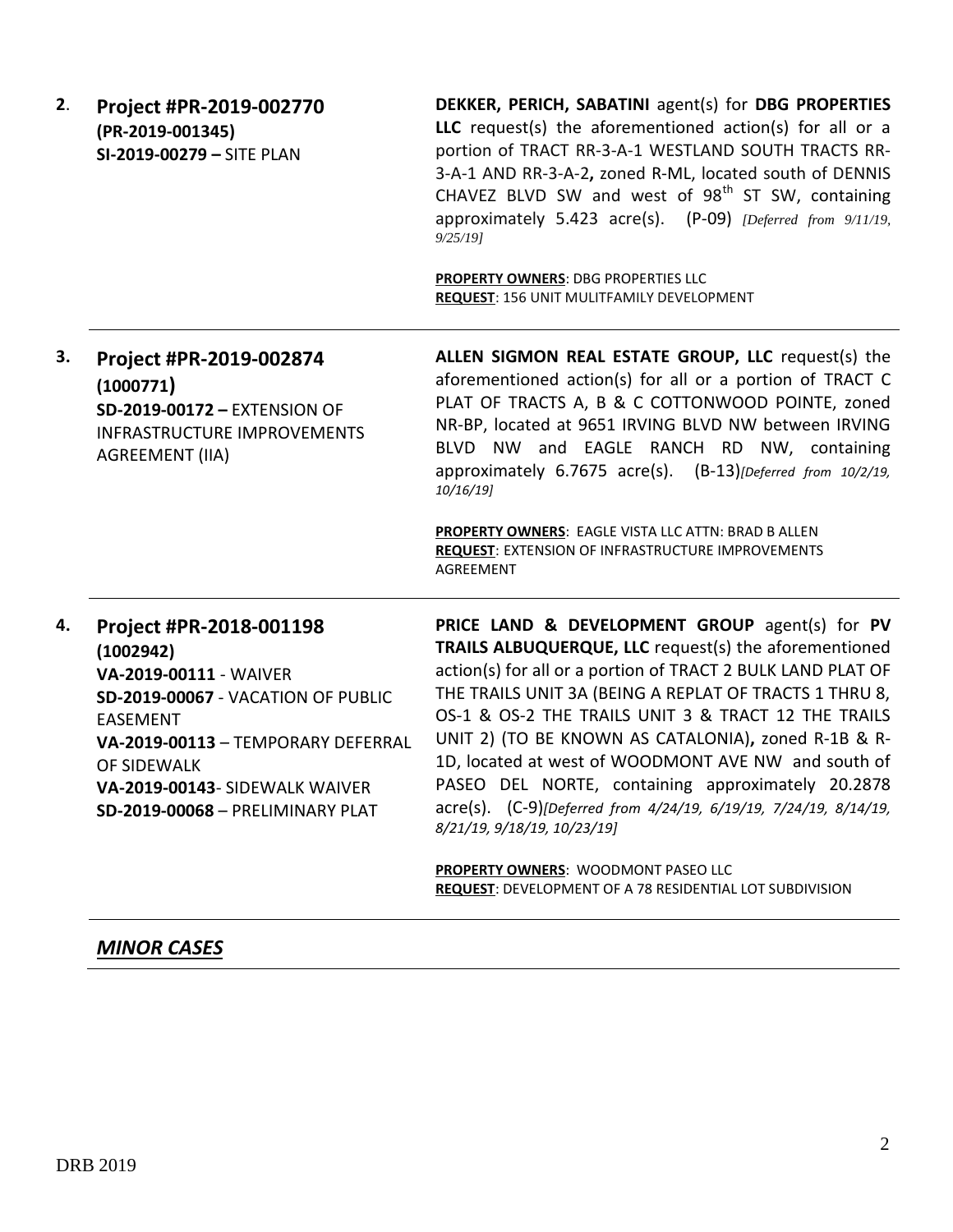| 5. | Project #PR-2018-001198<br>SI-2019-00348 - EPC SITE PLAN FINAL<br>SIGN-OFF                            | <b>PLANNING</b><br><b>CONSENSUS</b><br>agent(s) for $PV$<br><b>TRAILS</b><br>ALBUQUERQUE LLC request(s) the aforementioned<br>action(s) for all or a portion of TRACTS 1 AND TRACT 2,<br>BULK LAND PLAT OF THE TRAILS, UNIT 3A, zoned R-1B and<br>R1-D, located on WOODMONT AVE NW, between the<br>PETROGLYPH NATIONAL MONUMENT and PASEO DEL<br>NORTE, containing approximately 20.5 acre(s). (C-8)<br>PROPERTY OWNERS: PV TRAILS ALBUQUERQUE LLC<br>REQUEST: EPC SITE PLAN SIGN-OFF (SI-2018-00283)                             |
|----|-------------------------------------------------------------------------------------------------------|-----------------------------------------------------------------------------------------------------------------------------------------------------------------------------------------------------------------------------------------------------------------------------------------------------------------------------------------------------------------------------------------------------------------------------------------------------------------------------------------------------------------------------------|
| 6. | Project #PR-2019-002161<br>SD-2019-00186 - PRELIMINARY/FINAL<br><b>PLAT</b>                           | $CSI -$<br>CARTESIAN<br><b>SURVEYS</b><br>INC.<br>agent(s)<br>for<br>request(s)<br><b>ALBUQUERQUE</b><br><b>INDIAN</b><br><b>CENTER</b><br>the<br>aforementioned action(s) for all or a portion of LOTS 5-14,<br>BLOCK 3 OF UNITY ADDITION SUBDIVISION, zoned MX-L,<br>located on ZUNI RD SE between TENNESSEE ST SE AND<br>TEXAS ST SE, containing approximately 1.5450 acre(s). (K-<br>19)                                                                                                                                      |
|    |                                                                                                       | PROPERTY OWNERS: ALBUQUERQUE INDIAN CENTER<br>REQUEST: SUBDIVIDE 10 EXISTING LOTS INTO 2 NEW LOTS/GRANT<br><b>EASEMENT</b>                                                                                                                                                                                                                                                                                                                                                                                                        |
| 7. | Project #PR-2019-002811<br>SD-2019-00158 - PRELIMINARY/FINAL<br><b>PLAT</b><br>VA-2019-00288 - WAIVER | <b>RICHARD CHAVEZ</b> request(s) the aforementioned action(s)<br>for all or a portion of LOTS 7-10 BLOCK 44 PEREA ADDITION,<br>zoned R-1A, located at NEC of 15 <sup>th</sup> ST NW and GRANITE AVE<br>NW, containing approximately 0.32 acre(s). (J-13) [Deferred<br>from 9/11/19, 9/25/19, 10/2/19]                                                                                                                                                                                                                             |
|    |                                                                                                       | PROPERTY OWNERS: CHAVEZ RICHARD GERARD<br><b>REQUEST:</b> REPLAT 4 LOTS INTO 2 AND S/W WAIVER                                                                                                                                                                                                                                                                                                                                                                                                                                     |
| 8. | Project #PR-2019-002519<br>SD-2019-00122 - PRELIMINARY/FINAL<br><b>PLAT</b>                           | JAG PLANNING AND ZONING, LLC agent(s) for PORFIE O.<br>MALDONADO request(s) the aforementioned action(s) for<br>all or a portion of LOTS 1-A AND 2-A, BLOCK A, ANDERSON<br>& THAXTON'S REPLAT OF A PORTION OF TORREON<br>ADDITION, zoned NR-C, located at 801 & 813 GIBSON BLVD<br>SE, east of EDITH BLVD SE and west of I-40, containing<br>approximately 0.7346 acre(s). (L-14)[Deferred from 7/10/19,<br>7/31/19, 8/14/19]<br><b>PROPERTY OWNERS: MALDONADO PORFIE O &amp; LESLIE A</b><br><b>REQUEST: LOT LINE ADJUSTMENT</b> |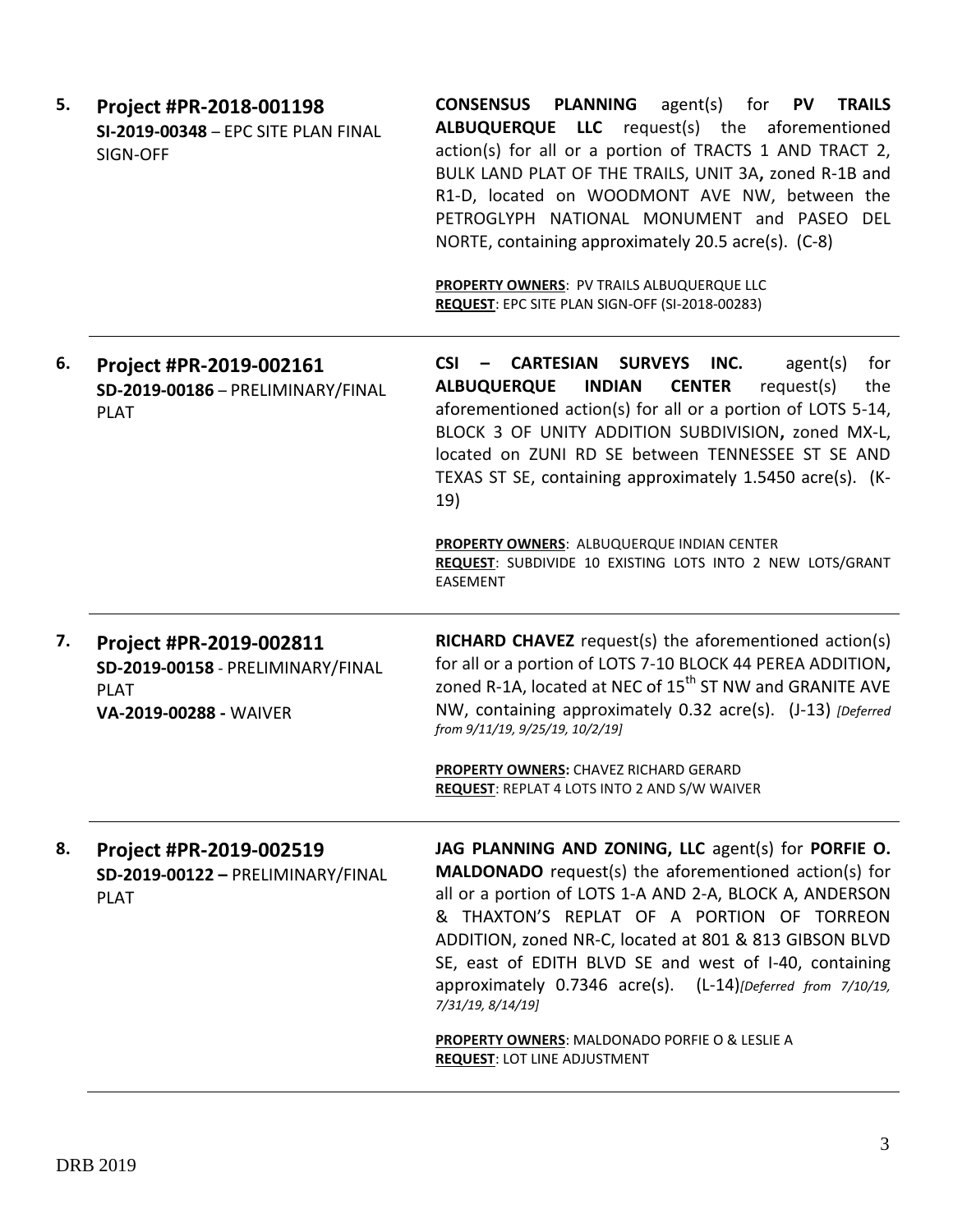| 9.                       | Project #PR-2018-001695      | HUITT-ZOLLARS agent(s) for NOVUS PROPERTIES LLC -            |
|--------------------------|------------------------------|--------------------------------------------------------------|
|                          | (1003445)                    | MICHAEL MONTOYA request(s) he aforementioned                 |
|                          | SD-2019-00167 - AMENDMENT TO | action(s) for all or a portion of TRACTS A2B of PLAT OF      |
| INFRASTRUCTURE LIST (IL) |                              | TRACTS A2A & A2B FOUNTAIN HILLS PLAZA SUBDIVISON             |
|                          |                              | AND TRACTS B, C, E & F PLAT OF FOUNTAIN HILLS PLAZA          |
|                          |                              | SUBDIVISION, zoned NR-C, located on NUNZIO AV NW,            |
|                          |                              | north of PASEO DEL NORTE NW and west of EAGLE RANCH          |
|                          |                              | RD NW, containing approximately 4.6606 acre(s). (C-12)       |
|                          |                              | [Deferred from 9/18/19, 9/25/19, 10/2/19, 10/9/19, 10/16/19] |
|                          |                              |                                                              |
|                          |                              | <b>PROPERTY OWNERS: NOVUS PROPERTIES</b>                     |

**REQUEST**: REMOVAL OF INTERNAL SIDEWALKS FROM INFRASTRUCTURE LIST

### *SKETCH PLAT*

|  | 10. Project #PR-2019-002976        | <b>BEELING ARMIJO</b> request(s) the aforementioned action(s) |
|--|------------------------------------|---------------------------------------------------------------|
|  | <b>PS-2019-00099 - SKETCH PLAT</b> | for all or a portion of LOT 9 & E20FT OF LOT 8 & W30FT OF     |
|  |                                    | LOT 10 BLK 2, LOT 8, SANDIA MANOR SUBDIVISION, zoned          |
|  |                                    | R1-D, located at 14616 HILLDALE RD NE, east of TRAMWAY        |
|  |                                    | BLVD NE, containing approximately 0.58 acre(s). (K-23)        |
|  |                                    | <b>PROPERTY OWNERS: POE STEPHAN J &amp; ARMIJO BEELING M</b>  |

**PROPERTY OWNERS**: POE STEPHAN J & ARMIJO BEELING M **REQUEST**: LOT CONSOLIDATION

**11. Project #PR-2019-002981 (1010723) PS-2019-00100** - SKETCH PLAT **CSI – CARTESIAN SURVEYS INC.** agent(s) for **DENNIS JONTZ** request(s) the aforementioned action(s) for all or a portion of LOT 258-284 & 310-340 & VACATED ALLEYS/STREET BLOCKS 23 & 28**,** ARMIJO BROTHERS ADDITION zoned R-MH, located on 6<sup>TH</sup> STREET NW between MARBLE AVE NW and LOMAS BLVD NW, containing approximately 4.78 acre(s). (J-14) **PROPERTY OWNERS**: OSO GRANDE TECHNOLOGIES INC ATTN: DENNIS JONTZ **REQUEST**: COMBINE 55 LOTS INTO 2 LOTS/GRANT EASEMENTS (AGIS

SHOWS ONE EXISTING LOT)